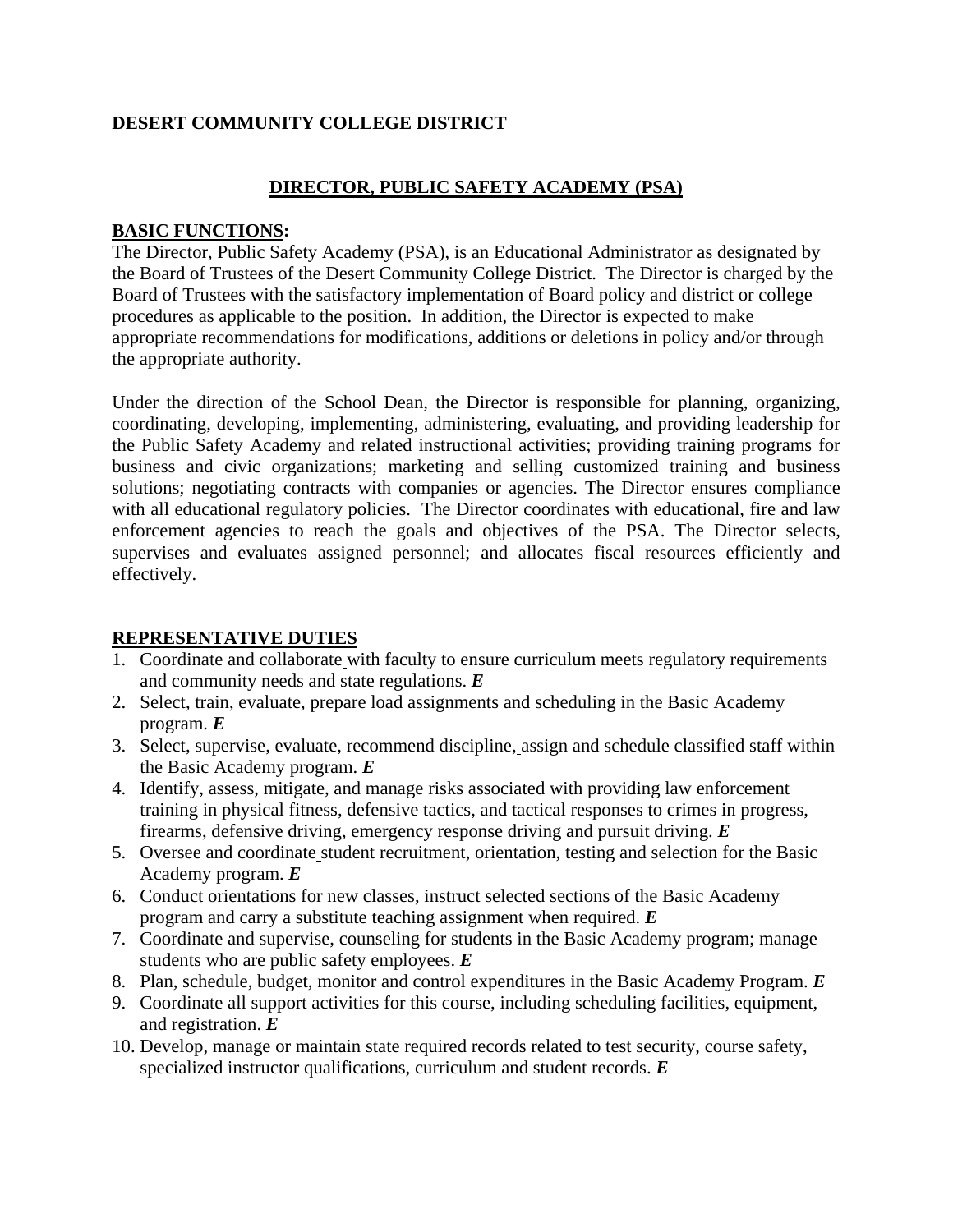## **DIRECTOR , PUBLIC SAFETY ACADEMY**

- 11. Facilitate and lead activities of the program Advisory Board for the Public Safety Academy programs. *E*
- 12. Regularly meet and collaborate with public safety and State regulatory agencies to maintain and enhance the currency and effectiveness of instruction and training. Represent the program and the District in state and regional meetings and community activities. *E*
- 13. Assists the School Dean, with preparation of the annual budget as it relates to this program. *E*
- 14. Develop surveys and manage statistical reports and other records to assess program effectiveness, and student outcomes. *E*
- 15. Facilitate and manage collaborative actions with the Riverside Sheriff's Office, Riverside Fire Department and other partner organizations. *E*
- 16. Facilitate and manage employing department's access to affiliated students and records by their department. *E*
- 17. Interpret county, state and federal policy and legislation governing the administration, regulations and perform other related duties. *E*
- 18. Meet schedules and timelines, organize multiple projects efficiently and effectively, and carry out required project details throughout the year. *E*
- 19. Seek and participate in professional development activities. *E*
- 20. Perform other duties as assigned.

## **KNOWLEDGE AND ABILITIES**

**Knowledge of:** Principles and practices of general management and supervision; laws and regulations governing California Community Colleges; Requirement for POST for State of California; principles and practices of leadership, management, and supervision; district policies and procedures; budgeting; effective oral and written communication skills; interpersonal skills including tact, patience, and diplomacy; procedures for accreditation; curriculum development; teaching methods and techniques; grant funding sources, procedures and processes, writing, and administration; the intent and application of student learning outcomes; requirements for prerequisites and course equivalencies; new educational technologies; the mission and student population of California Community Colleges and the Coachella Valley.

**Ability to**: Plan, organize, direct, administer, review, and evaluate programs and services; exercise honesty, consistency, and sound judgment in the performance of duties; work in the interests of the college as a whole; work productively in a shared governance setting; direct the effective interface and integration of POST certified courses; lead Program Advisory meetings; analyze complex financial, statistical and narrative data related to the workforce and community and continuing education programs; assure compliance with POST and Partner organizations; relate effectively to people of varied academic, cultural and socio-economic backgrounds using tact, diplomacy and courtesy; cultivate and promote positive and substantive relationships with local business and civic organizations; prepare and administer budgets; prepare comprehensive statistical reports for submission to the state; maintain current knowledge of trends related to assigned areas of responsibility; provide leadership/support to faculty and staff involved in assigned programs and services; communicate effectively both orally and in writing; establish and maintain effective and cooperative working relationships with others; interpret, apply and explain District policies and legal regulations and requirements; select, assign, orient, train, supervise, counsel, discipline and evaluate the performance of direct subordinates; and serve as an effective leadership team member.